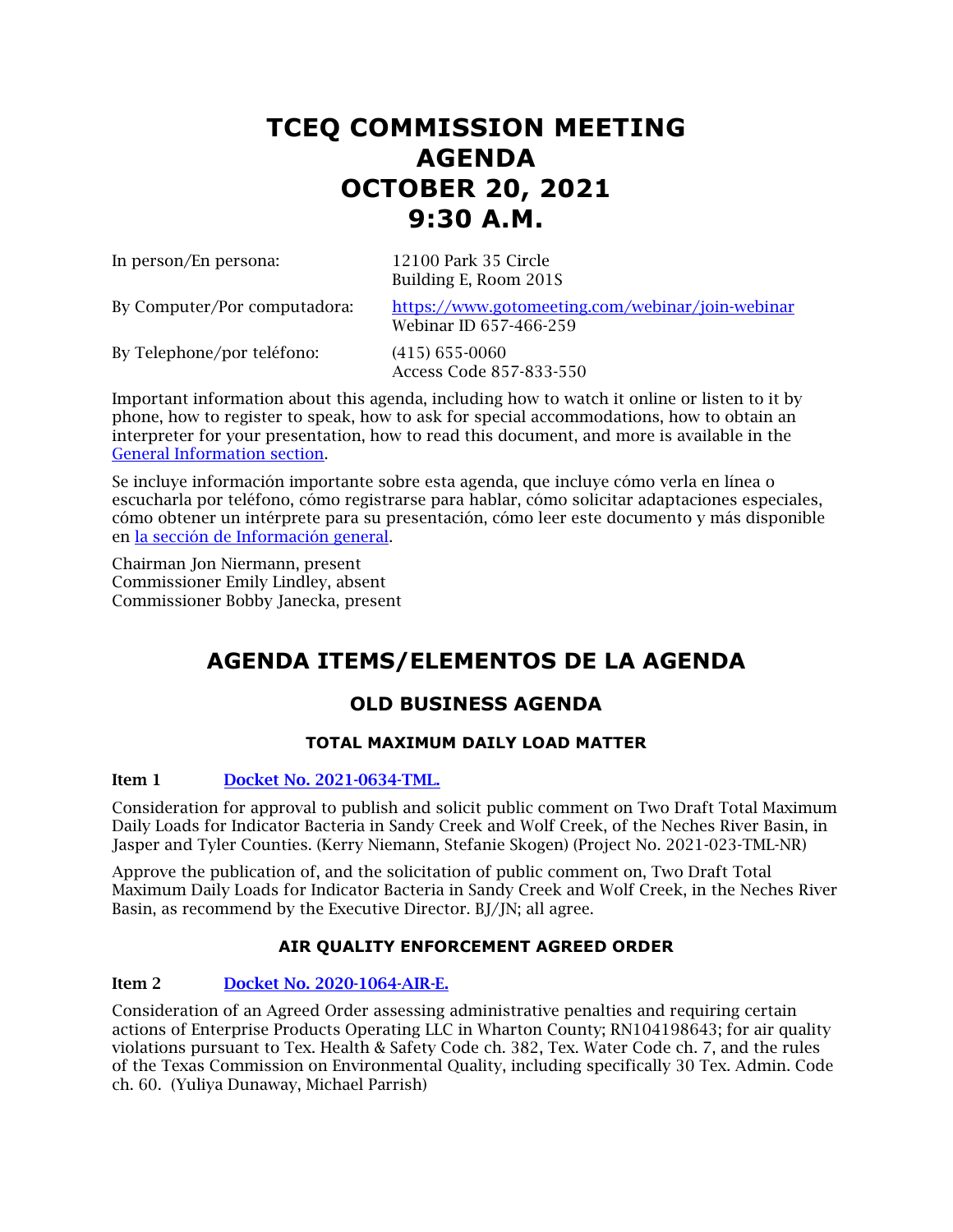## **AIR QUALITY ENFORCEMENT DEFAULT ORDER**

## Item 3 [Docket No. 2019-0695-AIR-E.](http://www.tceq.texas.gov/assets/public/comm_exec/agendas/comm/backup/Agendas/2021/10-06-2021/0695AIR.pdf)

Consideration of a Default Order assessing administrative penalties against and requiring certain actions of A & W Industries, Inc. in Tarrant County; RN100739952; for air quality violations pursuant to Tex. Water Code ch. 7, Tex. Health & Safety Code ch. 382, and the rules of the Texas Commission on Environmental Quality, including specifically 30 Tex. Admin. Code ch. 60. (Benjamin Warms, Elisa Guerra)

Adopt the Default Order. BJ/JN; all agree.

## **INDUSTRIAL HAZARDOUS WASTE ENFORCEMENT AGREED ORDER**

#### Item 4 [Docket No. 2020-0684-IHW-E.](http://www.tceq.texas.gov/assets/public/comm_exec/agendas/comm/backup/Agendas/2021/10-06-2021/0684IHW.pdf)

Consideration of an Agreed Order assessing administrative penalties and requiring certain actions of KEP-RMA, LLC in Tarrant County; RN100653138; for industrial and hazardous waste violations pursuant to Tex. Health & Safety Code ch. 361, Tex. Water Code ch. 7, and the rules of the Texas Commission on Environmental Quality, including specifically 30 Tex. Admin. Code ch. 60. (Ken Moller, Michael Parrish)

Adopt the Agreed Order. BJ/JN; all agree.

## **MULTI-MEDIA MATTER ENFORCEMENT AGREED ORDERS**

## Item 5 [Docket No. 2019-0372-MLM-E.](http://www.tceq.texas.gov/assets/public/comm_exec/agendas/comm/backup/Agendas/2021/10-06-2021/0372MLM.pdf)

Consideration of an Agreed Order assessing administrative penalties and requiring certain actions of the City of La Feria in Cameron County; RN101612646; for water quality and municipal solid waste violations pursuant to Tex. Water Code chs. 7 and 26 and the rules of the Texas Commission on Environmental Quality, including specifically 30 Tex. Admin. Code ch. 60. (Katelyn Tubbs, Michael Parrish)

Adopt the Agreed Order. BJ/JN; all agree.

## Item 6 [Docket No. 2019-0338-MLM-E.](http://www.tceq.texas.gov/assets/public/comm_exec/agendas/comm/backup/Agendas/2021/10-06-2021/0338MLM.pdf)

Consideration of an Agreed Order assessing administrative penalties and requiring certain actions of the City of Mart in McLennan County; RN102079274; for water quality violations pursuant to Tex. Water Code chs. 7 and 26 and the rules of the Texas Commission on Environmental Quality, including specifically 30 Tex. Admin. Code ch. 60. (Steven Van Landingham, Michael Parrish)

Adopt the Agreed Order. BJ/JN; all agree.

## Item 7 [Docket No. 2020-0514-MLM-E.](http://www.tceq.texas.gov/assets/public/comm_exec/agendas/comm/backup/Agendas/2021/10-06-2021/0514MLM.pdf)

Consideration of an Agreed Order assessing administrative penalties and requiring certain actions of SJWTX, Inc. dba Canyon Lake Water Service Company in Comal County; RN107867194; for water quality violations pursuant to Tex. Water Code chs. 7 and 26 and the rules of the Texas Commission on Environmental Quality, including specifically 30 Tex. Admin. Code ch. 60. (Caleb Olson, Michael Parrish)

Adopt the Agreed Order. BJ/JN; all agree.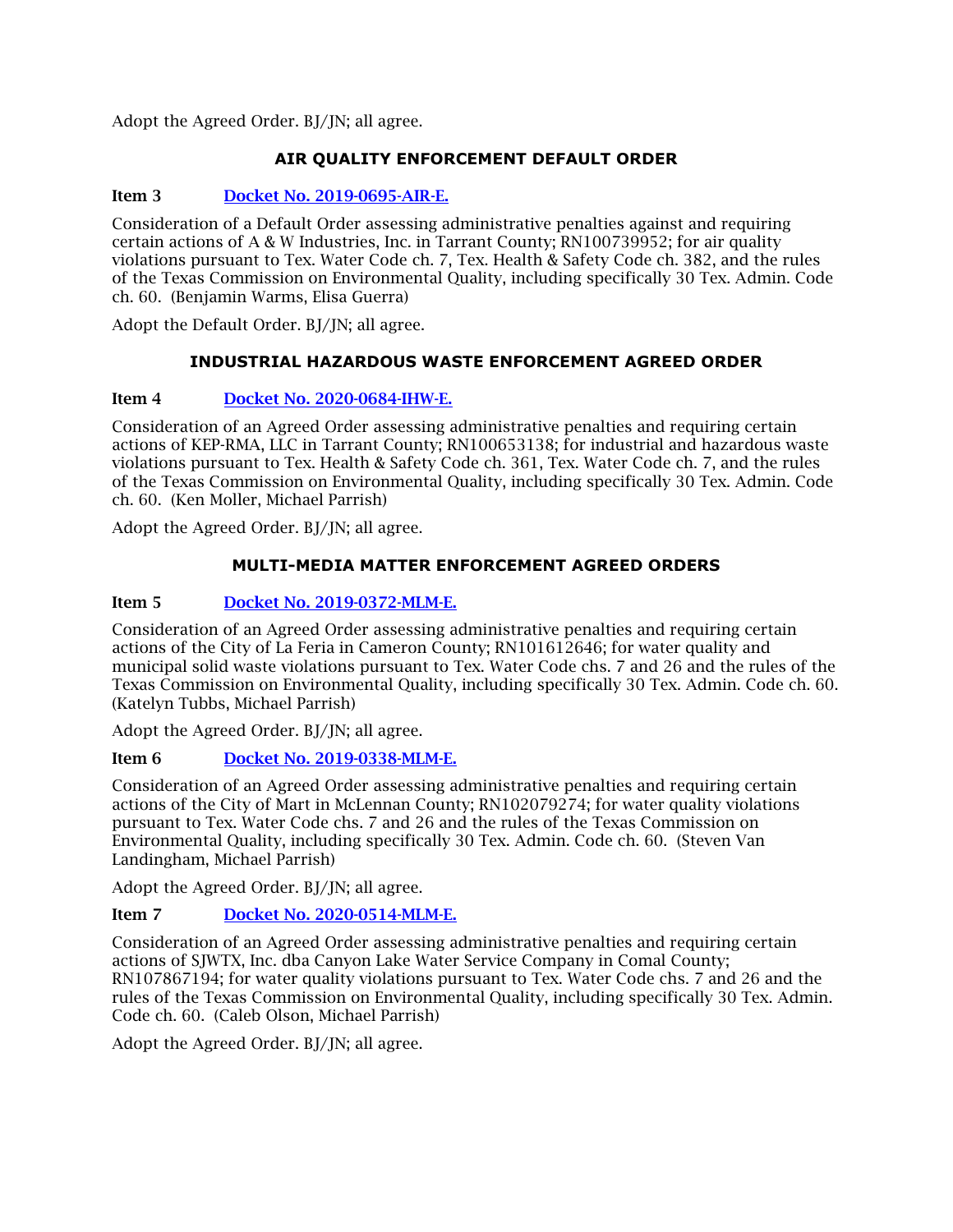## **MUNICIPAL WASTE DISCHARGE ENFORCEMENT AGREED ORDERS**

## Item 8 [Docket No. 2020-0853-MWD-E.](http://www.tceq.texas.gov/assets/public/comm_exec/agendas/comm/backup/Agendas/2021/10-06-2021/0853MWD.pdf)

Consideration of an Agreed Order assessing administrative penalties and requiring certain actions of Bastrop Independent School District in Bastrop County; RN102336393; for water quality violations pursuant to Tex. Water Code chs. 7 and 26 and the rules of the Texas Commission on Environmental Quality, including specifically 30 Tex. Admin. Code ch. 60. (Alejandro Laje, Michael Parrish)

Adopt the Agreed Order. BJ/JN; all agree.

## Item 9 [Docket No. 2020-0475-MWD-E.](http://www.tceq.texas.gov/assets/public/comm_exec/agendas/comm/backup/Agendas/2021/10-06-2021/0475MWD.pdf)

Consideration of an Agreed Order assessing administrative penalties and requiring certain actions of the City of Elkhart in Anderson County; RN102844610; for water quality violations pursuant to Tex. Water Code chs. 7 and 26 and the rules of the Texas Commission on Environmental Quality, including specifically 30 Tex. Admin. Code ch. 60. (Aaron Vincent, Michael Parrish)

Adopt the Agreed Order. BJ/JN; all agree.

## Item 10 [Docket No. 2019-1544-MWD-E.](http://www.tceq.texas.gov/assets/public/comm_exec/agendas/comm/backup/Agendas/2021/10-06-2021/1544MWD.pdf)

Consideration of an Agreed Order assessing administrative penalties and requiring certain actions of Douglas Utility Company in Harris County; RN101608586; for water quality violations pursuant to Tex. Water Code chs. 7 and 26 and the rules of the Texas Commission on Environmental Quality, including specifically 30 Tex. Admin. Code ch. 60. (Katelyn Tubbs, Michael Parrish)

Adopt the Agreed Order. BJ/JN; all agree.

## Item 11 [Docket No. 2019-0774-MWD-E.](http://www.tceq.texas.gov/assets/public/comm_exec/agendas/comm/backup/Agendas/2021/10-06-2021/0774MWD.pdf)

Consideration of an Agreed Order assessing administrative penalties and requiring certain actions of Pettus Municipal Utility District in Bee County; RN102079100; for water quality violations pursuant to Tex. Water Code chs. 7 and 26 and the rules of the Texas Commission on Environmental Quality, including specifically 30 Tex. Admin. Code ch. 60. (Steven Van Landingham, Michael Parrish)

Adopt the Agreed Order. BJ/JN; all agree.

## Item 12 [Docket No. 2019-1494-MWD-E.](http://www.tceq.texas.gov/assets/public/comm_exec/agendas/comm/backup/Agendas/2021/10-06-2021/1494MWD.pdf)

Consideration of an Agreed Order assessing administrative penalties and requiring certain actions of Riviera Water Control and Improvement District in Kleberg County; RN105377535; for water quality violations pursuant to Tex. Water Code chs. 7 and 26 and the rules of the Texas Commission on Environmental Quality, including specifically 30 Tex. Admin. Code ch. 60. (Steven Van Landingham, Michael Parrish)

Adopt the Agreed Order. BJ/JN; all agree.

## **PETROLEUM STORAGE TANK ENFORCEMENT AGREED ORDERS**

## Item 13 [Docket No. 2020-0915-PST-E.](http://www.tceq.texas.gov/assets/public/comm_exec/agendas/comm/backup/Agendas/2021/10-06-2021/0915PST.pdf)

Consideration of an Agreed Order assessing administrative penalties against NAAZ Trading Inc. dba Shell Coldspring in San Jacinto County; RN102028016; for petroleum storage tank violations pursuant to Tex. Water Code chs. 7 and 26 and the rules of the Texas Commission on Environmental Quality, including specifically 30 Tex. Admin. Code ch. 60. (Tyler Richardson, Michael Parrish)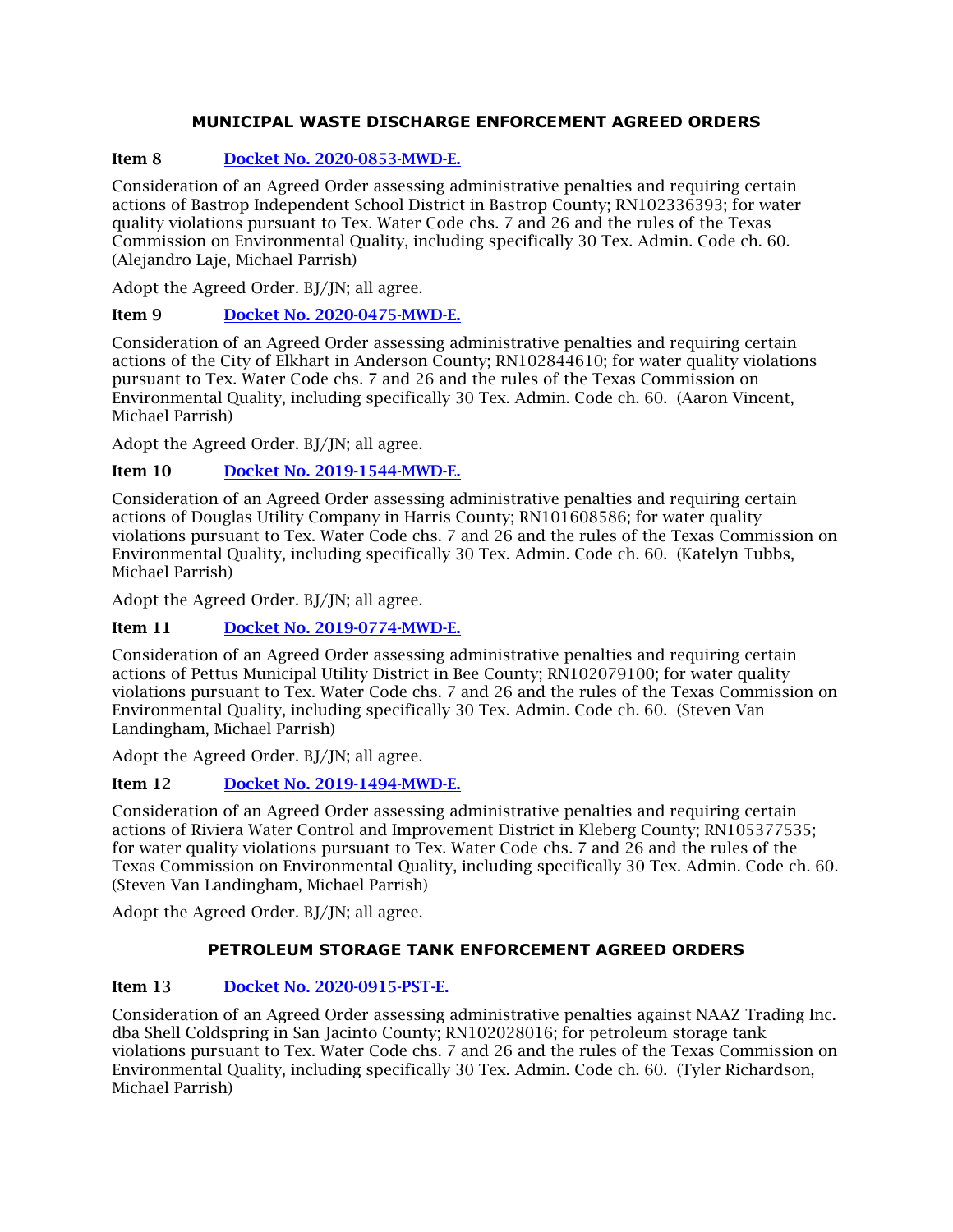## Item 14 [Docket No. 2020-1479-PST-E.](http://www.tceq.texas.gov/assets/public/comm_exec/agendas/comm/backup/Agendas/2021/10-06-2021/1479PST.pdf)

Consideration of an Agreed Order assessing administrative penalties and requiring certain actions of Parking Spot Irving, LLC in Dallas County; RN101056034; for petroleum storage tank violations pursuant to Tex. Water Code chs. 7 and 26 and the rules of the Texas Commission on Environmental Quality, including specifically 30 Tex. Admin. Code ch. 60. (Stephanie McCurley, Michael Parrish)

Adopt the Agreed Order. BJ/JN; all agree.

## Item 15 [Docket No. 2020-1250-PST-E.](http://www.tceq.texas.gov/assets/public/comm_exec/agendas/comm/backup/Agendas/2021/10-06-2021/1250PST.pdf)

Consideration of an Agreed Order assessing administrative penalties and requiring certain actions of SECURITY AIRPARK, INCORPORATED in Bexar County; RN102452232; for petroleum storage tank violations pursuant to Tex. Water Code chs. 7 and 26 and the rules of the Texas Commission on Environmental Quality, including specifically 30 Tex. Admin. Code ch. 60. (Karolyn Kent, Michael Parrish)

Adopt the Agreed Order. BJ/JN; all agree.

## **PETROLEUM STORAGE TANK ENFORCEMENT DEFAULT ORDER**

## Item 16 [Docket No. 2020-0709-PST-E.](http://www.tceq.texas.gov/assets/public/comm_exec/agendas/comm/backup/Agendas/2021/10-06-2021/0709PST.pdf)

Consideration of a Default Order assessing administrative penalties against and requiring certain actions of BENTON RAINEY, INC. in Lamar County; RN102043692; for petroleum storage tank violations pursuant to Tex. Water Code chs. 7 and 26 and the rules of the Texas Commission on Environmental Quality, including specifically 30 Tex. Admin. Code ch. 60. (Roslyn Dubberstein, Elisa Guerra)

Adopt the Default Order. BI/JN: all agree.

## **PUBLIC WATER SYSTEM ENFORCEMENT AGREED ORDERS**

## Item 17 [Docket No. 2020-1480-PWS-E.](http://www.tceq.texas.gov/assets/public/comm_exec/agendas/comm/backup/Agendas/2021/10-06-2021/1480PWS.pdf)

Consideration of an Agreed Order assessing administrative penalties and requiring certain actions of the City of Munday in Knox County; RN101268829; for public drinking water violations pursuant to Tex. Health & Safety Code ch. 341 and the rules of the Texas Commission on Environmental Quality. (Aaron Vincent, Michael Parrish)

Adopt the Agreed Order. BJ/JN; all agree.

## Item 18 Docket No. [2020-0936-PWS-E.](http://www.tceq.texas.gov/assets/public/comm_exec/agendas/comm/backup/Agendas/2021/10-06-2021/0936PWS.pdf)

Consideration of an Agreed Order assessing administrative penalties and requiring certain actions of the City of Wills Point in Van Zandt County; RN101388973; for public drinking water violations pursuant to Tex. Health & Safety Code ch. 341 and the rules of the Texas Commission on Environmental Quality. (Samantha Duncan, Michael Parrish)

Adopt the Agreed Order. BJ/JN; all agree.

## Item 19 [Docket No. 2020-0739-PWS-E.](http://www.tceq.texas.gov/assets/public/comm_exec/agendas/comm/backup/Agendas/2021/10-06-2021/0739PWS.pdf)

Consideration of an Agreed Order assessing administrative penalties and requiring certain actions of Mark Kenneth Stewart dba Green Hills Subdivision in Cass County; RN101194447; for public drinking water violations pursuant to Tex. Health & Safety Code ch. 341, Tex. Water Code ch. 5, and the rules of the Texas Commission on Environmental Quality. (Julianne Matthews, Michael Parrish)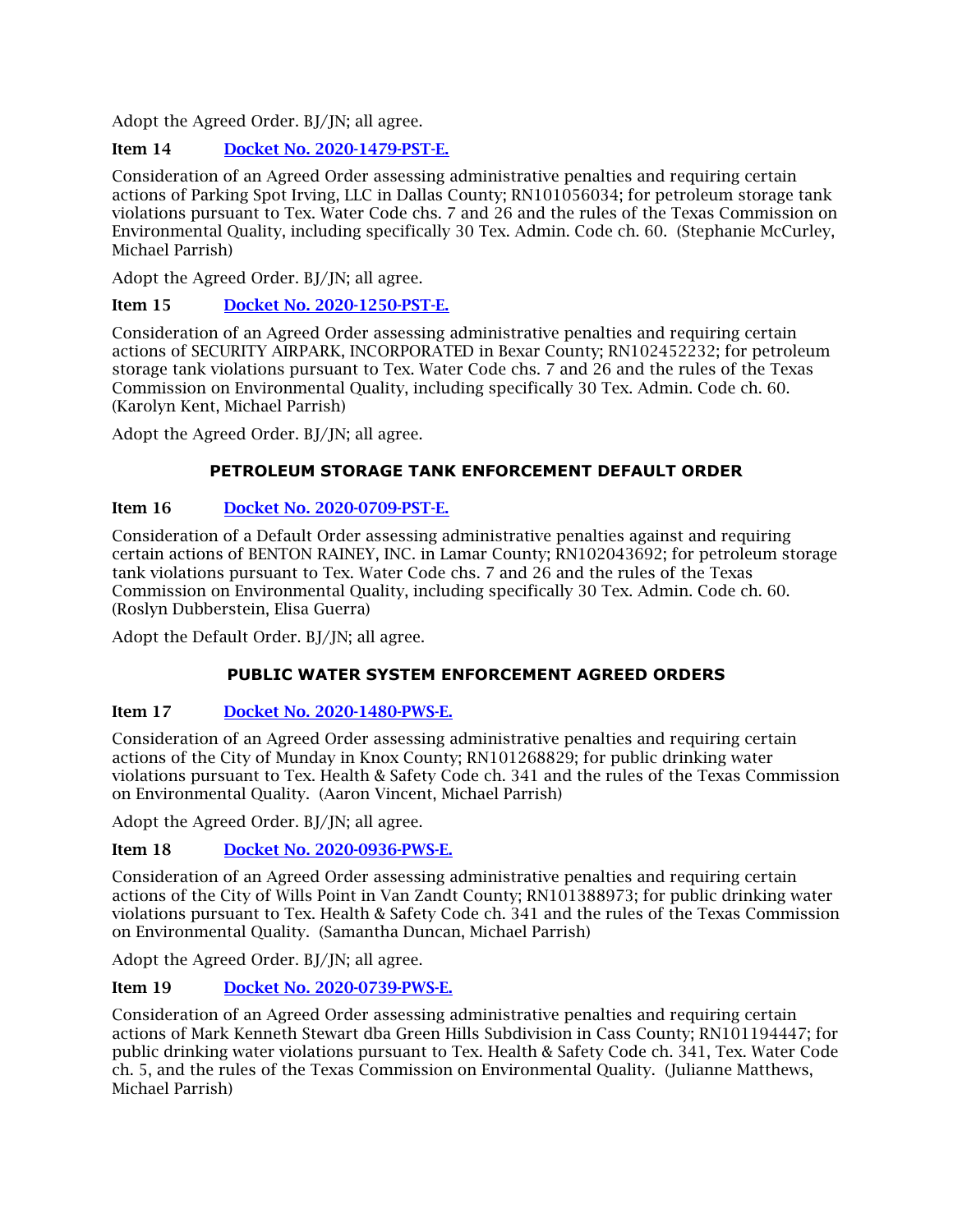#### Item 20 [Docket No. 2020-1468-PWS-E.](http://www.tceq.texas.gov/assets/public/comm_exec/agendas/comm/backup/Agendas/2021/10-06-2021/1468PWS.pdf)

Consideration of an Agreed Order assessing administrative penalties and requiring certain actions of RIVER BEND WATER SERVICES, INC. in Matagorda County; RN102681467; for public drinking water violations pursuant to Tex. Health & Safety Code ch. 341 and the rules of the Texas Commission on Environmental Quality. (Miles Wehner, Michael Parrish)

Adopt the Agreed Order. BJ/JN; all agree.

#### **WATER QUALITY ENFORCEMENT AGREED ORDER**

#### Item 21 [Docket No. 2020-1464-WQ-E.](http://www.tceq.texas.gov/assets/public/comm_exec/agendas/comm/backup/Agendas/2021/10-06-2021/1464WQ.pdf)

Consideration of an Agreed Order assessing administrative penalties and requiring certain actions of Enterprise Precast Concrete of Texas, LLC in Navarro County; RN105384432; for water quality violations pursuant to Tex. Water Code chs. 7 and 26 and the rules of the Texas Commission on Environmental Quality, including specifically 30 Tex. Admin. Code ch. 60. (Harley Hobson, Michael Parrish)

Adopt the Agreed Order. BJ/JN; all agree.

#### **PUBLIC COMMENT SESSION**

#### Item 22 Docket No. 2021-0005-PUB.

The Commission will receive comments from the public on any matters within the jurisdiction of the Texas Commission on Environmental Quality in accordance with Texas Water Code Section 5.112, except for pending permitting matters or other contested cases, which are subject to the ex parte prohibition found in Texas Government Code Section 2001.061. In the interest of time, speakers will be limited to three minutes each, with the total time for public comment limited to one hour. Please note that the Commission's discussion of subjects for which public notice has not been given are limited to statements of specific factual responses and recitation of existing policy.

No action taken.

## **NEW BUSINESS AGENDA**

#### **MOTION TO OVERTURN**

#### Item 1 [Docket No. 2021-1114-AIR.](http://www.tceq.texas.gov/assets/public/comm_exec/agendas/comm/backup/Agendas/2021/10-20-2021/gladieux.pdf)

Consideration of the Motion to Overturn filed by Citizens for Clean Air and Clean Water concerning the Executive Director's decision to approve the applications by Gladieux Metals Recycling, LLC for amendments to and the renewal of New Source Review Permit No. 1157c authorizing the continued operation of a metals recovery and recycling operation. The spentcatalyst recycling facility is located in Brazoria County at 302 Midway Road, Freeport, Texas 77541. The Commission will also consider the related responses and reply. (Amy Browning)

Overturn the Executive Director's approval of the 2014 Amendment Application sought by Gladieux Metals Recycling, LLC, for amendments to New Source Review Permit No. 1157c; and Remand the 2014 amendment application to the Executive Director with instructions that further processing of that application may occur only after the Notice of Application and Preliminary Decision for the final iteration of the amended application is issued and public comments related to that notice are considered and a response to those comments issued. JN/BJ; all agree.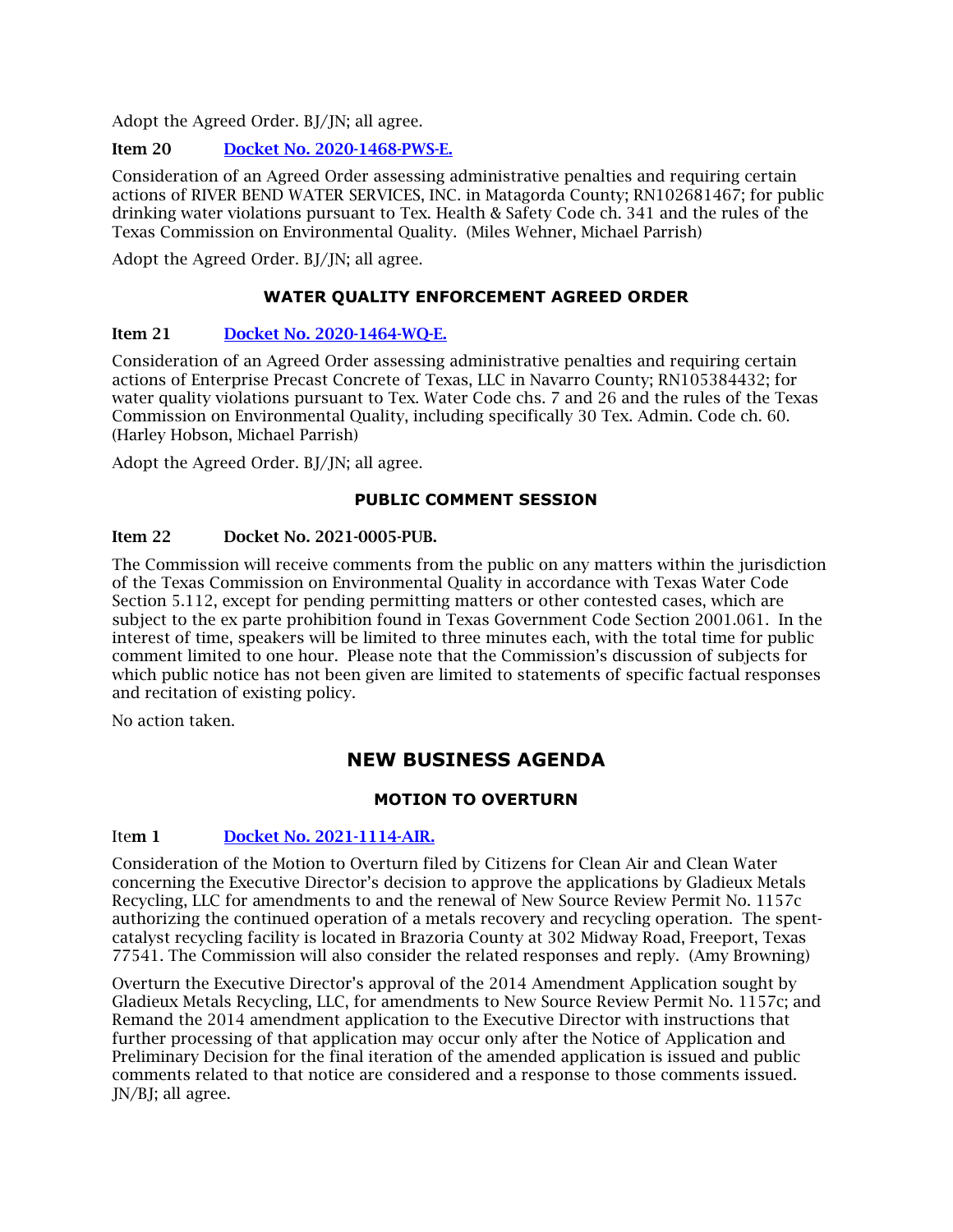## **HEARING REQUESTS/REQUESTS FOR RECONSIDERATION**

## Item 2 [Docket No. 2021-1004-AIR](http://www.tceq.texas.gov/assets/public/comm_exec/agendas/comm/backup/Agendas/2021/10-20-2021/vulcan.pdf)

Consideration of application by Vulcan Construction Materials, LLC, for Air Quality Permit No. 163812, to authorize the operation of a rock crushing facility located approximately 1.5 miles east of the intersection of US 90 & Farm-to-Market Road 1022 on the north and south sides of US 90, Uvalde, Uvalde County, Texas 78801. The Commission will also consider requests for hearing or reconsideration, related responses and replies, public comment, and the Executive Director's Response to Comments. (Alexander Au, Amanda Kraynok)

Deny all hearing requests and the request for reconsideration; Issue Air Quality Permit No. 163812 to Vulcan Construction Materials, LLC, as recommend by the Executive Director; and Adopt the Executive Director's Response to Comments. BJ/JN; all agree.

## Item 3 Docket No. [2021-1210-MWD](http://www.tceq.texas.gov/assets/public/comm_exec/agendas/comm/backup/Agendas/2021/10-20-2021/brickston.pdf)

Consideration of the application by Brickston Municipal Utility District, for a new Texas Pollutant Discharge Elimination System (TPDES) Permit No. WQ0015839001, to authorize the discharge of treated domestic wastewater at a daily average flow not to exceed 200,000 gallons per day. The wastewater treatment facility will be located approximately 2,000 feet northwest of the intersection of Albert Voelker Road and U.S. Highway 290 East, in Travis County, Texas 78621. The Commission will also consider requests for hearing or reconsideration, related responses and replies, public comment, and the Executive Director's Response to Comments. (Gordon Cooper, Michael Parr)

Grant the hearing requests of Jerry and Donna Douglas, Carolyn Heine, Shanna Heine, and John Leader; Deny the remaining requests for a hearing; Refer the matter to the commission's Alternative Dispute Resolution Program concurrently with the SOAH preliminary hearing scheduling process; Refer the application to SOAH for a contested case hearing on the following issues: a) Whether the application and draft permit adequately address nuisance odor conditions in accordance with 30 Texas Administrative Code § 309.13(e); b) Whether the draft permit adequately addresses malfunctions and spills; c) Whether the draft permit includes adequate provisions to protect the health of the requestors and their families, aquatic and terrestrial wildlife, and livestock; and d) Whether the draft permit is protective of water quality and uses of the receiving waters; and Set a hearing duration of 180 days from the date of the preliminary hearing until the Proposal for Decision is issued. BJ/JN; all agree.

#### **MISCELLANEOUS MATTERS**

## Item 4 [Docket No. 2020-1598-MIS.](http://www.tceq.texas.gov/assets/public/comm_exec/agendas/comm/backup/Agendas/2021/10-20-2021/1598MIS.pdf)

Consideration of the adoption of an amendment with renewal of the Pesticide General Permit TXG870000, which authorizes the point source discharge of pesticides for the control of mosquito and other insect pests, vegetation and algae pests, animal pests, area-wide pests, and forest canopy pests. Public notice of the proposed general permit was published in the June 11, 2021, issue of the *Texas Register* (46 TexReg 3628). (Laurie Fleet, Harrison Malley) (Non-Rule Project No. 2020-043-OTH-NR)

Adopt the renewal with amendments of Texas Pollutant Discharge Elimination System General Permit No. TXG870000, relating to pesticide application, as recommend by the Executive Director. BJ/JN; all agree.

## Item 5 [Docket No. 2020-1599-MIS.](http://www.tceq.texas.gov/assets/public/comm_exec/agendas/comm/backup/Agendas/2021/10-20-2021/1599MIS.pdf)

Consideration of the adoption of an amendment with renewal of the Concrete Batch General Permit TXG110000 which authorizes discharges of facility wastewater and stormwater associated with industrial activities into or adjacent to water in the state from ready-mixed concrete plants, concrete products plants, and their associated facilities (Standard Industrial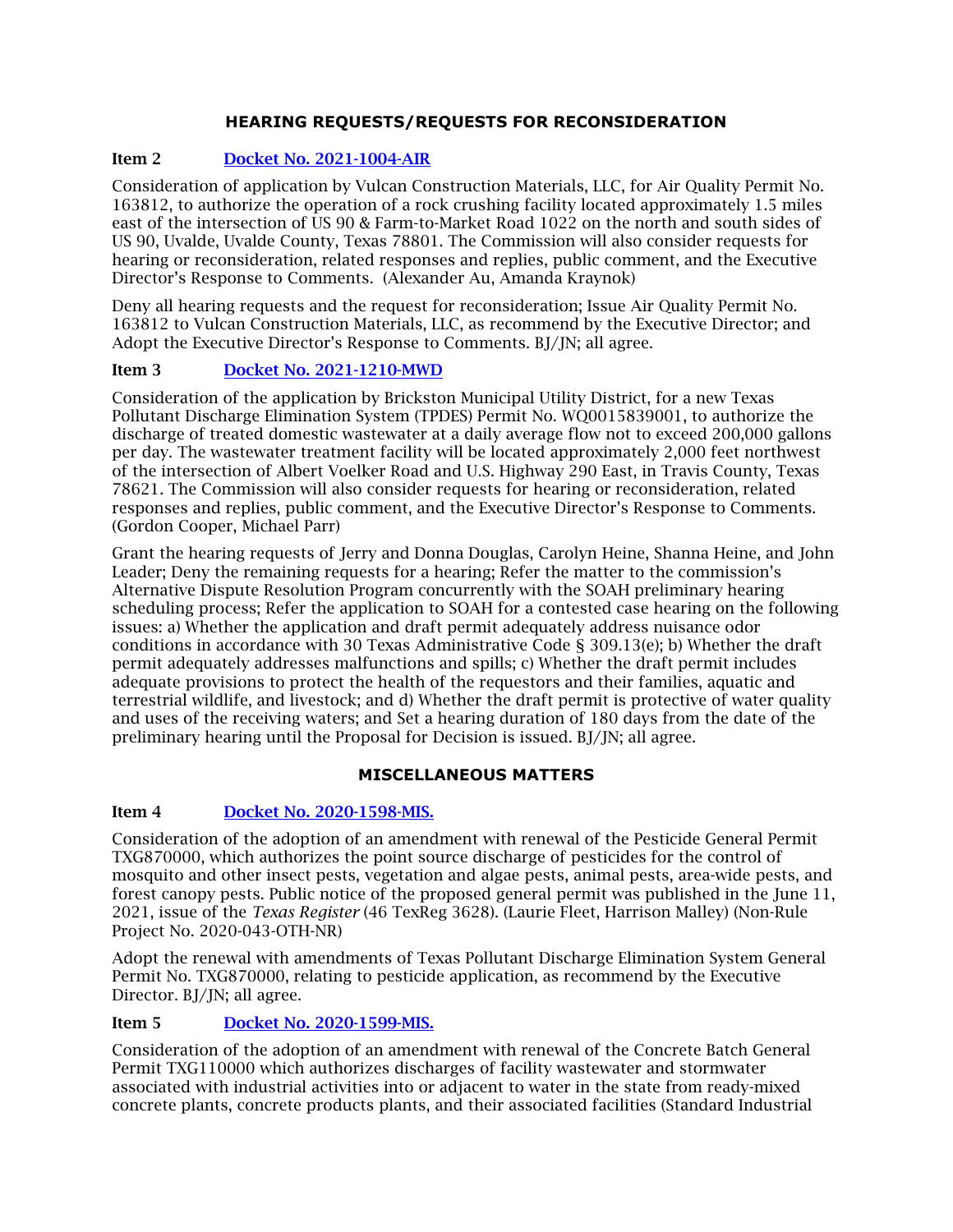Classification (SIC) 3271, 3272, and 3273). Public notice of the proposed general permit was published in the June 11, 2021, issue of the *Texas Register* (46 TexReg 3627). (Laurie Fleet, Bobby Salehi) (Non-Rule Project No. 2020-045-OTH-NR)

Approve the resolution adopting the renewal with amendments of Texas Pollutant Discharge Elimination System General Permit No. TXG110000, as recommended today by the Executive Director. BJ/JN; all agree.

## **AIR QUALITY ENFORCEMENT AGREED ORDERS**

## Item 6 [Docket No. 2020-1062-AIR-E.](http://www.tceq.texas.gov/assets/public/comm_exec/agendas/comm/backup/Agendas/2021/10-20-2021/1062AIR.pdf)

Consideration of an Agreed Order assessing administrative penalties and requiring certain actions of BASF Corporation in Brazoria County; RN100218049; for air quality violations pursuant to Tex. Health & Safety Code ch. 382, Tex. Water Code ch. 7, and the rules of the Texas Commission on Environmental Quality, including specifically 30 Tex. Admin. Code ch. 60. (Johnnie Wu, Michael Parrish)

Adopt the Agreed Order. BJ/JN; all agree.

## Item 7 [Docket No. 2020-1304-AIR-E.](http://www.tceq.texas.gov/assets/public/comm_exec/agendas/comm/backup/Agendas/2021/10-20-2021/1304AIR.pdf)

Consideration of an Agreed Order assessing administrative penalties and requiring certain actions of Chevron Phillips Chemical Company LP in Harris County; RN102018322; for air quality violations pursuant to Tex. Health & Safety Code ch. 382, Tex. Water Code ch. 7, and the rules of the Texas Commission on Environmental Quality, including specifically 30 Tex. Admin. Code ch. 60. (Mackenzie Mehlmann, Michael Parrish)

Adopt the Agreed Order. BJ/JN; all agree.

Item 8 [Docket No. 2020-1409-AIR-E.](http://www.tceq.texas.gov/assets/public/comm_exec/agendas/comm/backup/Agendas/2021/10-20-2021/1409AIR.pdf)

Consideration of an Agreed Order assessing administrative penalties and requiring certain actions of Devon Energy Production Company, L.P. in DeWitt County; RN110883436; for air quality violations pursuant to Tex. Health & Safety Code ch. 382, Tex. Water Code ch. 7, and the rules of the Texas Commission on Environmental Quality, including specifically 30 Tex. Admin. Code ch. 60. (Danielle Porras, Michael Parrish)

Adopt the Agreed Order. BJ/JN; all agree.

## Item 9 [Docket No. 2020-1570-AIR-E.](http://www.tceq.texas.gov/assets/public/comm_exec/agendas/comm/backup/Agendas/2021/10-20-2021/1570AIR.pdf)

Consideration of an Agreed Order assessing administrative penalties and requiring certain actions of Luna Road Recyclers, LLC in Dallas County; RN108296567; for air quality violations pursuant to Tex. Health & Safety Code ch. 382, Tex. Water Code ch. 7, and the rules of the Texas Commission on Environmental Quality, including specifically 30 Tex. Admin. Code ch. 60. (Danielle Porras, Michael Parrish)

Adopt the Agreed Order. BJ/JN; all agree.

## Item 10 [Docket No. 2020-1275-AIR-E.](http://www.tceq.texas.gov/assets/public/comm_exec/agendas/comm/backup/Agendas/2021/10-20-2021/1275AIR.pdf)

Consideration of an Agreed Order assessing administrative penalties and requiring certain actions of Motiva Chemicals LLC in Jefferson County; RN100217389; for air quality violations pursuant to Tex. Health & Safety Code ch. 382, Tex. Water Code ch. 7, and the rules of the Texas Commission on Environmental Quality, including specifically 30 Tex. Admin. Code ch. 60. (Mackenzie Mehmann, Michael Parrish)

Adopt the Agreed Order. BJ/JN; all agree.

Item 11 [Docket No. 2020-1235-AIR-E.](http://www.tceq.texas.gov/assets/public/comm_exec/agendas/comm/backup/Agendas/2021/10-20-2021/1235AIR.pdf)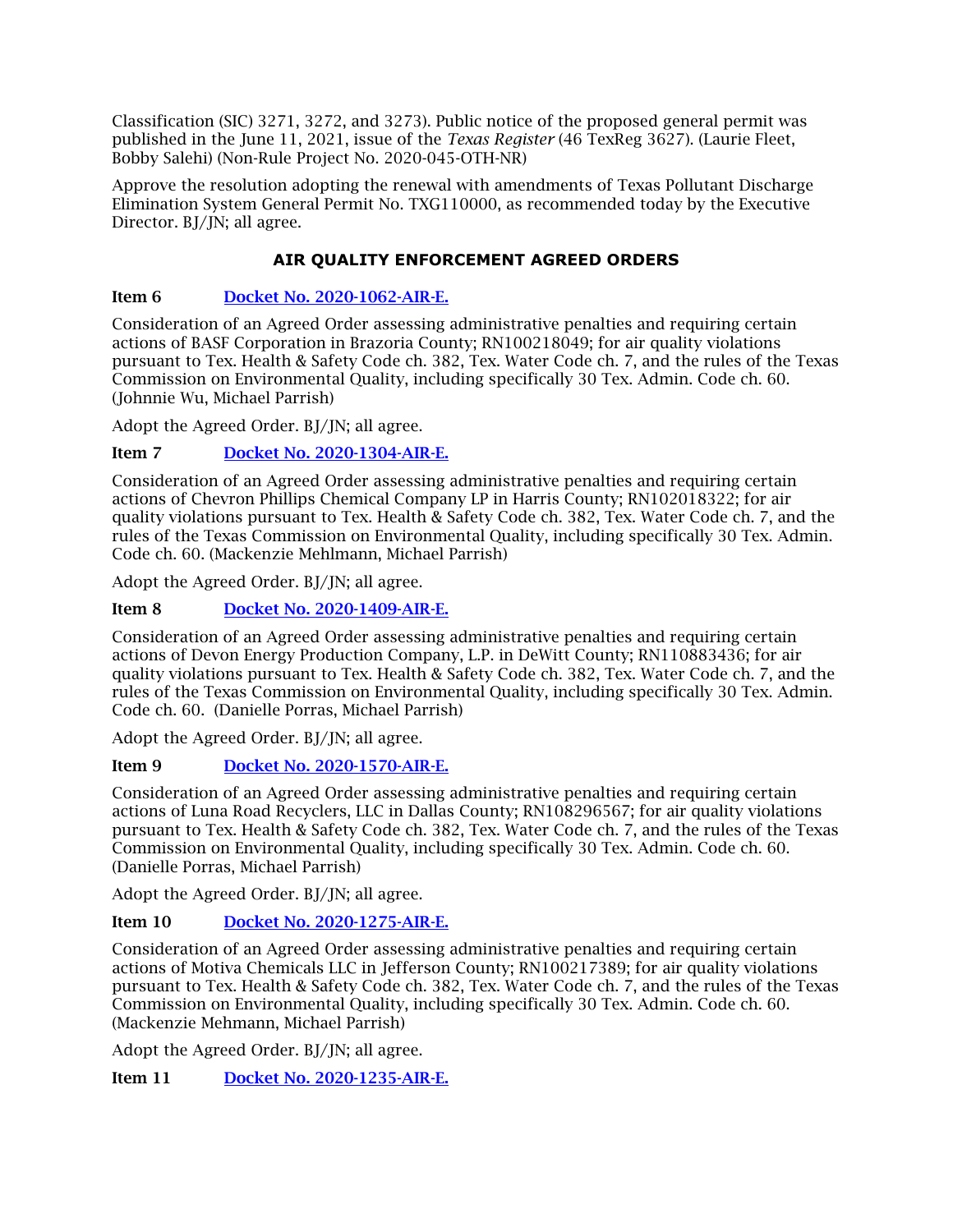Consideration of an Agreed Order assessing administrative penalties and requiring certain actions of Navarro Midstream Services, LLC in Webb County; RN107258972; for air quality violations pursuant to Tex. Health & Safety Code ch. 382, Tex. Water Code ch. 7, and the rules of the Texas Commission on Environmental Quality, including specifically 30 Tex. Admin. Code ch. 60. (Toni Red, Michael Parrish)

Adopt the Agreed Order. BJ/JN; all agree.

Item 12 [Docket No. 2020-1580-AIR-E.](http://www.tceq.texas.gov/assets/public/comm_exec/agendas/comm/backup/Agendas/2021/10-20-2021/1580AIR.pdf)

Consideration of an Agreed Order assessing administrative penalties and requiring certain actions of Sekisui Specialty Chemicals America, LLC in Harris County; RN103012183; for air quality violations pursuant to Tex. Health & Safety Code ch. 382, Tex. Water Code ch. 7, and the rules of the Texas Commission on Environmental Quality, including specifically 30 Tex. Admin. Code ch. 60. (Danielle Porras, Michael Parrish)

Adopt the Agreed Order. BJ/JN; all agree.

Item 13 [Docket No. 2020-0779-AIR-E.](http://www.tceq.texas.gov/assets/public/comm_exec/agendas/comm/backup/Agendas/2021/10-20-2021/0779AIR.pdf)

Consideration of an Agreed Order assessing administrative penalties and requiring certain actions of WestRock Texas, L.P. in Jasper County; RN102157609; for air quality violations pursuant to Tex. Health & Safety Code ch. 382, Tex. Water Code ch. 7, and the rules of the Texas Commission on Environmental Quality, including specifically 30 Tex. Admin. Code ch. 60. (Richard Garza, Michael Parrish)

Adopt the Agreed Order. BJ/JN; all agree.

## **AIR QUALITY ENFORCEMENT DEFAULT ORDER**

#### Item 14 [Docket No. 2020-0999-AIR-E.](http://www.tceq.texas.gov/assets/public/comm_exec/agendas/comm/backup/Agendas/2021/10-20-2021/0999AIR.pdf)

Consideration of a Default Order assessing administrative penalties against and requiring certain actions of Rudy Ramos dba South Texas Collision Repair in Nueces County; RN110849841; for air quality violations pursuant to Tex. Water Code ch. 7, Tex. Health & Safety Code ch. 382, and the rules of the Texas Commission on Environmental Quality, including specifically 30 Tex. Admin. Code ch. 60. (Judy Bohr, Elisa Guerra)

Adopt the Default Order. BJ/JN; all agree.

## **EDWARDS AQUIFER ENFORCEMENT AGREED ORDER**

## Item 15 [Docket No. 2020-1053-EAQ-E.](http://www.tceq.texas.gov/assets/public/comm_exec/agendas/comm/backup/Agendas/2021/10-20-2021/1053EAQ.pdf)

Consideration of an Agreed Order assessing administrative penalties and requiring certain actions of the City of Austin in Travis County; RN111030862; for Edwards Aquifer violations pursuant to Tex. Water Code chs. 7 and 26 and the rules of the Texas Commission on Environmental Quality, including specifically 30 Tex. Admin. Code ch. 60. (Alejandro Laje, Michael Parrish)

Adopt the Agreed Order. BJ/JN; all agree.

## **INDUSTRIAL WASTE DISCHARGE ENFORCEMENT AGREED ORDER**

#### Item 16 [Docket No. 2020-0398-IWD-E.](http://www.tceq.texas.gov/assets/public/comm_exec/agendas/comm/backup/Agendas/2021/10-20-2021/0398IWD.pdf)

Consideration of an Agreed Order assessing administrative penalties and requiring certain actions of SOUTHERN FOREST PRODUCTS, L.L.C. in Newton County; RN102336757; for water quality violations pursuant to Tex. Water Code chs. 7 and 26 and the rules of the Texas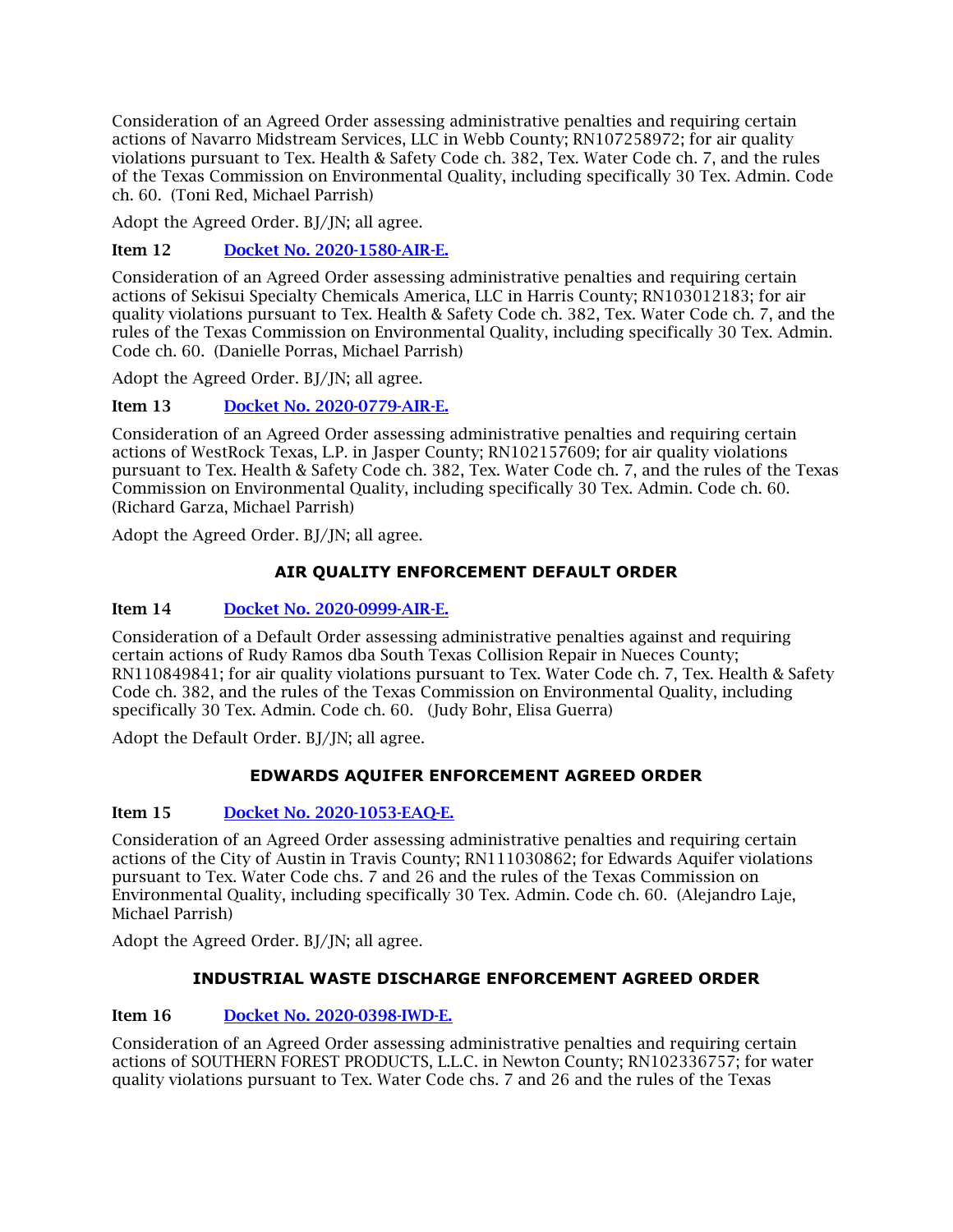Commission on Environmental Quality, including specifically 30 Tex. Admin. Code ch. 60. (Katelyn Tubbs, Michael Parrish)

Adopt the Agreed Order. BJ/JN; all agree.

## **MULTI-MEDIA MATTER ENFORCEMENT AGREED ORDERS**

#### Item 17 [Docket No. 2019-1458-MLM-E.](http://www.tceq.texas.gov/assets/public/comm_exec/agendas/comm/backup/Agendas/2021/10-20-2021/1458MLM.pdf)

Consideration of an Agreed Order assessing administrative penalties and requiring certain actions of AUSTIN PRECISION PRODUCTS INCORPORATED in Williamson County; RN103168571; for industrial and hazardous waste and water quality violations pursuant to Tex. Health & Safety Code ch. 361, Tex. Water Code ch. 7 and the rules of the Texas Commission on Environmental Quality, including specifically 30 Tex. Admin. Code ch. 60. (Carlos Molina, Michael Parrish)

Adopt the Agreed Order. BJ/JN; all agree.

## Item 18 [Docket No. 2019-0437-MLM-E.](http://www.tceq.texas.gov/assets/public/comm_exec/agendas/comm/backup/Agendas/2021/10-20-2021/0437MLM.pdf)

Consideration of an Agreed Order assessing administrative penalties and requiring certain actions of the City of Pearsall in Frio County; RN102022563; for petroleum storage tank, municipal solid waste, industrial and hazardous waste, and used oil violations pursuant to Tex. Health & Safety Code chs. 361 and 371, Tex. Water Code chs. 7 and 26, and the rules of the Texas Commission on Environmental Quality, including specifically 30 Tex. Admin. Code ch. 60. (Berenice Munoz, Michael Parrish)

Adopt the Agreed Order. BJ/JN; all agree.

#### Item 19 [Docket No. 2018-1264-MLM-E.](http://www.tceq.texas.gov/assets/public/comm_exec/agendas/comm/backup/Agendas/2021/10-20-2021/1264MLM.pdf)

Consideration of an Agreed Order assessing administrative penalties and requiring certain actions of Justin B. Bownds in Lubbock County; RN110394731; for municipal solid waste and industrial and hazardous waste violations pursuant to Tex. Health & Safety Code ch. 361, Tex. Water Code ch. 7, and the rules of the Texas Commission on Environmental Quality, including specifically 30 Tex. Admin. Code ch. 60. (John Fennell, Michael Parrish)

Adopt the Agreed Order. BJ/JN; all agree.

## **MUNICIPAL SOLID WASTE ENFORCEMENT DEFAULT ORDER**

## Item 20 [Docket No. 2020-0647-MSW-E.](http://www.tceq.texas.gov/assets/public/comm_exec/agendas/comm/backup/Agendas/2021/10-20-2021/0647MSW.pdf)

Consideration of a Default Order assessing administrative penalties against and requiring certain actions of Tom Holloway in Tarrant County; RN110651510; for municipal solid waste violations pursuant to Tex. Water Code ch. 7, Tex. Health & Safety Code ch. 361, and the rules of the Texas Commission on Environmental Quality, including specifically 30 Tex. Admin. Code ch. 60. (Taylor Pearson, Elisa Guerra)

Adopt the Default Order. BJ/JN; all agree.

#### **MUNICIPAL WASTE DISCHARGE ENFORCEMENT AGREED ORDERS**

## Item 21 [Docket No. 2020-0769-MWD-E.](http://www.tceq.texas.gov/assets/public/comm_exec/agendas/comm/backup/Agendas/2021/10-20-2021/0769MWD.pdf)

Consideration of an Agreed Order assessing administrative penalties and requiring certain actions of Capital Ridge Condominiums Association in Travis County; RN104795836; for water quality violations pursuant to Tex. Water Code chs. 7 and 26 and the rules of the Texas Commission on Environmental Quality, including specifically 30 Tex. Admin. Code ch. 60. (Ellen Ojeda, Michael Parrish)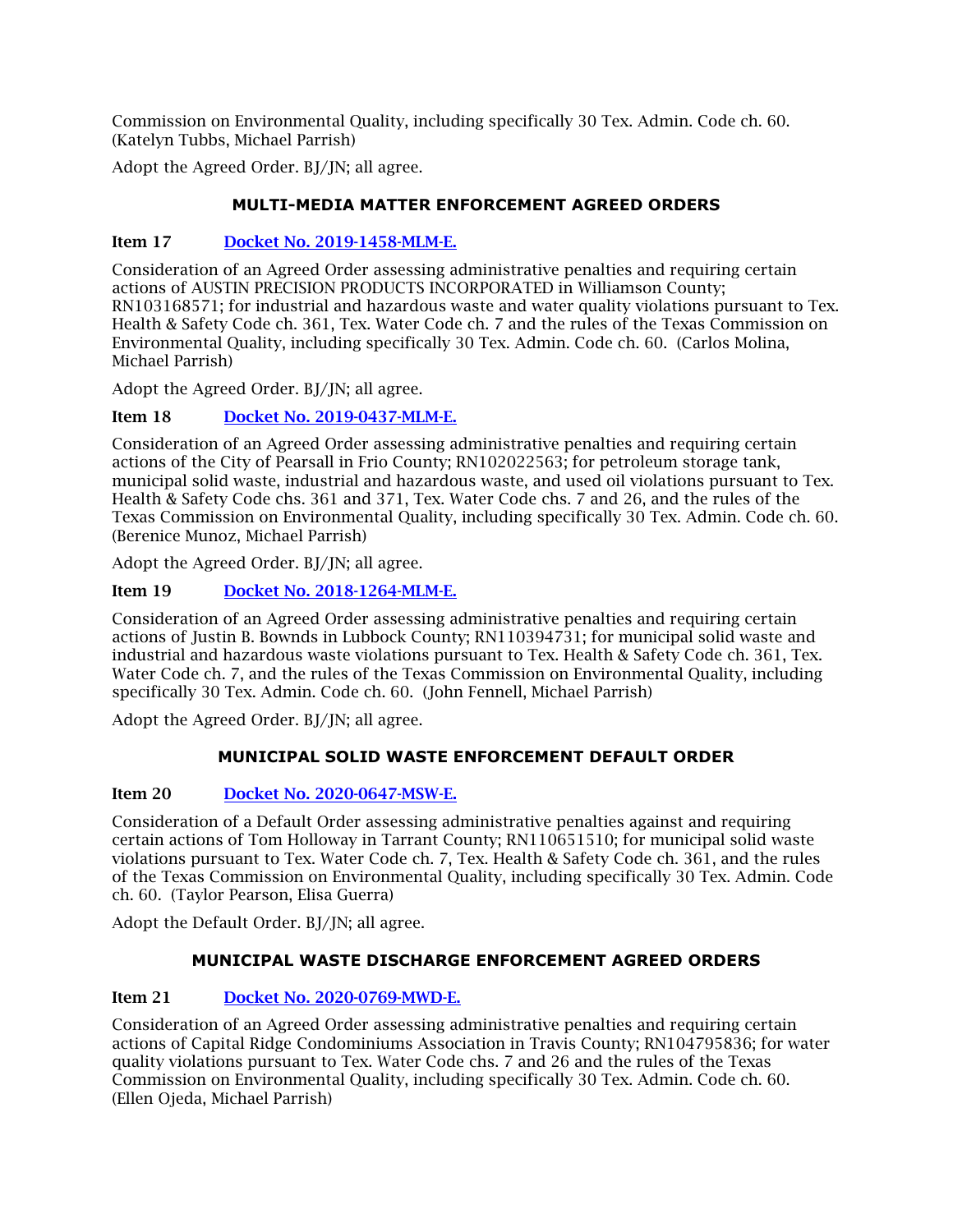## Item 22 [Docket No. 2019-0880-MWD-E.](http://www.tceq.texas.gov/assets/public/comm_exec/agendas/comm/backup/Agendas/2021/10-20-2021/0880MWD.pdf)

Consideration of an Agreed Order assessing administrative penalties and requiring certain actions of the City of Hitchcock in Galveston County; RN101920031; for water quality violations pursuant to Tex. Water Code chs. 7 and 26 and the rules of the Texas Commission on Environmental Quality, including specifically 30 Tex. Admin. Code ch. 60. (Harley Hobson, Michael Parrish)

Adopt the Agreed Order. BJ/JN; all agree.

## Item 23 [Docket No. 2020-0533-MWD-E.](http://www.tceq.texas.gov/assets/public/comm_exec/agendas/comm/backup/Agendas/2021/10-20-2021/0533MWD.pdf)

Consideration of an Agreed Order assessing administrative penalties and requiring certain actions of the City of Robstown in Nueces County; RN104347729; for water quality violations pursuant to Tex. Water Code chs. 7 and 26 and the rules of the Texas Commission on Environmental Quality, including specifically 30 Tex. Admin. Code ch. 60. (Harley Hobson, Michael Parrish)

Adopt the Agreed Order. BJ/JN; all agree.

## Item 24 [Docket No. 2019-1123-MWD-E.](http://www.tceq.texas.gov/assets/public/comm_exec/agendas/comm/backup/Agendas/2021/10-20-2021/1123MWD.pdf)

Consideration of an Agreed Order assessing administrative penalties and requiring certain actions of the City of Rosebud in Falls County; RN101918423; for water quality violations pursuant to Tex. Water Code chs. 7 and 26 and the rules of the Texas Commission on Environmental Quality, including specifically 30 Tex. Admin. Code ch. 60. (Steven Van Landingham, Michael Parrish)

Adopt the Agreed Order. BJ/JN; all agree.

## **PETROLEUM STORAGE TANK ENFORCEMENT AGREED ORDER**

## Item 25 [Docket No. 2020-1412-PST-E.](http://www.tceq.texas.gov/assets/public/comm_exec/agendas/comm/backup/Agendas/2021/10-20-2021/1412PST.pdf)

Consideration of an Agreed Order assessing administrative penalties and requiring certain actions of SAI JBA INC dba Saturn Fuel Center in Dallas County; RN102789906; for petroleum storage tank violations pursuant to Tex. Water Code chs. 7 and 26 and the rules of the Texas Commission on Environmental Quality, including specifically 30 Tex. Admin. Code ch. 60. (Hailey Johnson, Michael Parrish)

Adopt the Agreed Order. BJ/JN; all agree.

## **PETROLEUM STORAGE TANK ENFORCEMENT DEFAULT ORDER**

## Item 26 [Docket No. 2020-1741-PST-E.](http://www.tceq.texas.gov/assets/public/comm_exec/agendas/comm/backup/Agendas/2021/10-20-2021/1741PST.pdf)

Consideration of a Default Order assessing administrative penalties against and requiring certain actions of William D. Kirshy in Harris County; RN106400377; for petroleum storage tank violations pursuant to Tex. Water Code chs. 7, 26, and 37, and the rules of the Texas Commission on Environmental Quality, including specifically 30 Tex. Admin. Code ch. 60. (John S. Merculief II, Elisa Guerra)

Adopt the Default Order. BJ/JN; all agree.

## **PUBLIC WATER SYSTEM ENFORCEMENT AGREED ORDERS**

Item 27 [Docket No. 2020-1605-PWS-E.](http://www.tceq.texas.gov/assets/public/comm_exec/agendas/comm/backup/Agendas/2021/10-20-2021/1605PWS.pdf)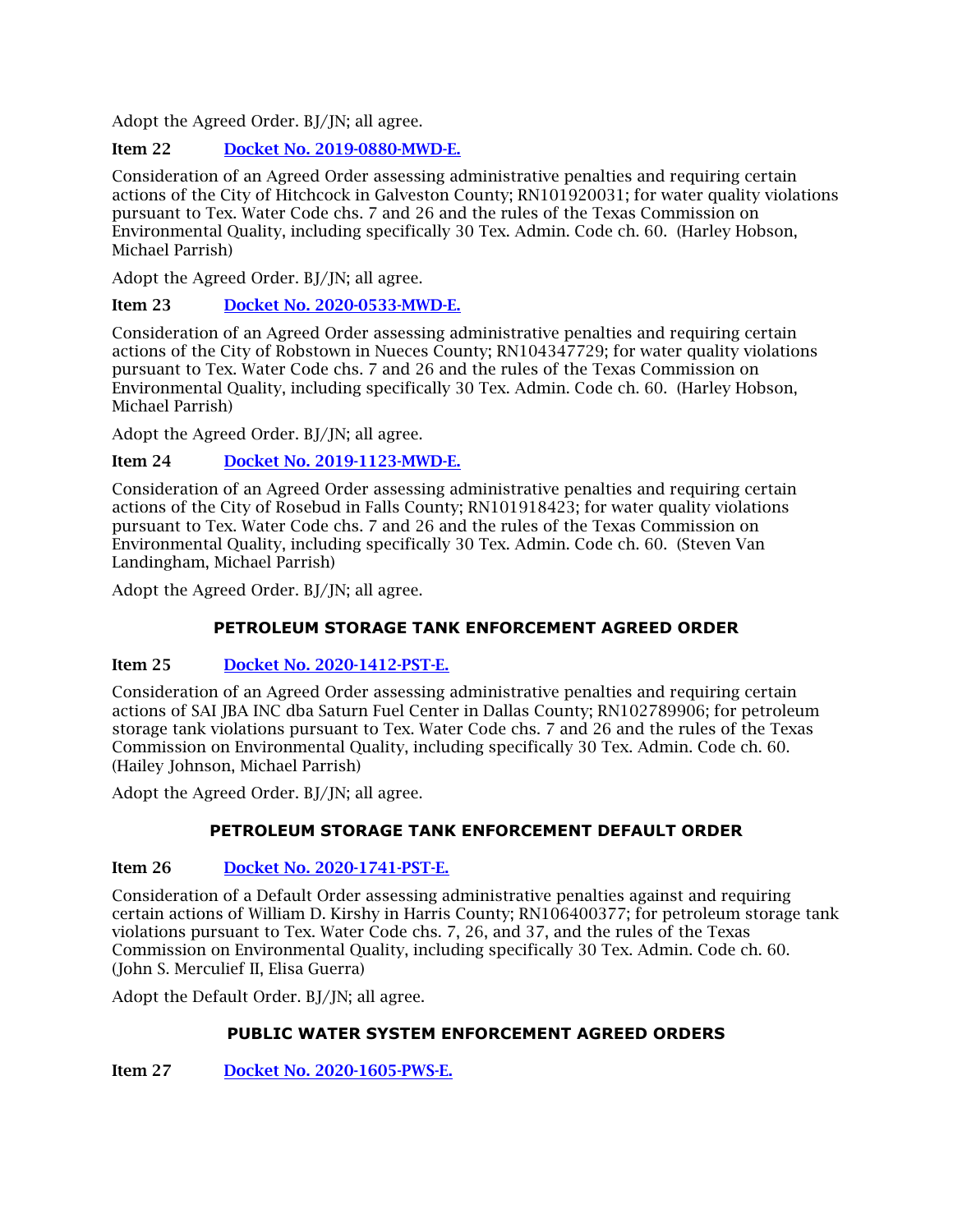Consideration of an Agreed Order assessing administrative penalties and requiring certain actions of the City of Del Rio in Val Verde County; RN101264299; for public drinking water violations pursuant to Tex. Health & Safety Code ch. 341 and the rules of the Texas Commission on Environmental Quality. (Ecko Beggs, Michael Parrish)

Adopt the Agreed Order. BJ/JN; all agree.

## Item 28 [Docket No. 2020-1352-PWS-E.](http://www.tceq.texas.gov/assets/public/comm_exec/agendas/comm/backup/Agendas/2021/10-20-2021/1352PWS.pdf)

Consideration of an Agreed Order assessing administrative penalties and requiring certain actions of the City of Toyah in Reeves County; RN101225001; for public drinking water violations pursuant to Tex. Health & Safety Code ch. 341 and the rules of the Texas Commission on Environmental Quality. (Steven Hall, Michael Parrish)

Continued to the November 3, 2021 Agenda. BJ/JN; all agree.

## Item 29 [Docket No. 2020-1453-PWS-E.](http://www.tceq.texas.gov/assets/public/comm_exec/agendas/comm/backup/Agendas/2021/10-20-2021/1453PWS.pdf)

Consideration of an Agreed Order assessing administrative penalties and requiring certain actions of the City of Wilson in Lynn County; RN101388635; for public drinking water violations pursuant to Tex. Health & Safety Code ch. 341 and the rules of the Texas Commission on Environmental Quality. (Samantha Salas, Michael Parrish)

Adopt the Agreed Order. BJ/JN; all agree.

## Item 30 [Docket No. 2020-1445-PWS-E.](http://www.tceq.texas.gov/assets/public/comm_exec/agendas/comm/backup/Agendas/2021/10-20-2021/1445PWS.pdf)

Consideration of an Agreed Order assessing administrative penalties and requiring certain actions of EL SAUZ Water Supply Corporation in Starr County; RN101440311; for public drinking water violations pursuant to Tex. Health & Safety Code ch. 341 and the rules of the Texas Commission on Environmental Quality. (Carlos Molina, Michael Parrish)

Adopt the Agreed Order. BJ/JN; all agree.

## Item 31 [Docket No. 2020-1331-PWS-E.](http://www.tceq.texas.gov/assets/public/comm_exec/agendas/comm/backup/Agendas/2021/10-20-2021/1331PWS.pdf)

Consideration of an Agreed Order assessing administrative penalties and requiring certain actions of Knob Hill Water Supply Corporation in Tarrant County; RN101456960; for public drinking water violations pursuant to Tex. Health & Safety Code ch. 341 and the rules of the Texas Commission on Environmental Quality. (Ryan Byer, Michael Parrish)

Adopt the Agreed Order. BJ/JN; all agree.

## Item 32 [Docket No. 2020-1151-PWS-E.](http://www.tceq.texas.gov/assets/public/comm_exec/agendas/comm/backup/Agendas/2021/10-20-2021/1151PWS.pdf)

Consideration of an Agreed Order assessing administrative penalties and requiring certain actions of LAKESHORE UTILITY COMPANY in Henderson County; RN102681665; for public drinking water violations pursuant to Tex. Health & Safety Code ch. 341, Tex. Water Code ch. 5, and the rules of the Texas Commission on Environmental Quality. (Miles Wehner, Michael Parrish)

Adopt the Agreed Order. BJ/JN; all agree.

## Item 33 [Docket No. 2020-1068-PWS-E.](http://www.tceq.texas.gov/assets/public/comm_exec/agendas/comm/backup/Agendas/2021/10-20-2021/1068PWS.pdf)

Consideration of an Agreed Order assessing administrative penalties and requiring certain actions of Lucia Flores dba Royal Oaks Apartments and Margarito Flores dba Royal Oaks Apartments in Gillespie County; RN101261006; for public drinking water violations pursuant to Tex. Health & Safety Code ch. 341 and the rules of the Texas Commission on Environmental Quality. (Ronica Rodriguez, Michael Parrish)

Adopt the Agreed Order. BJ/JN; all agree.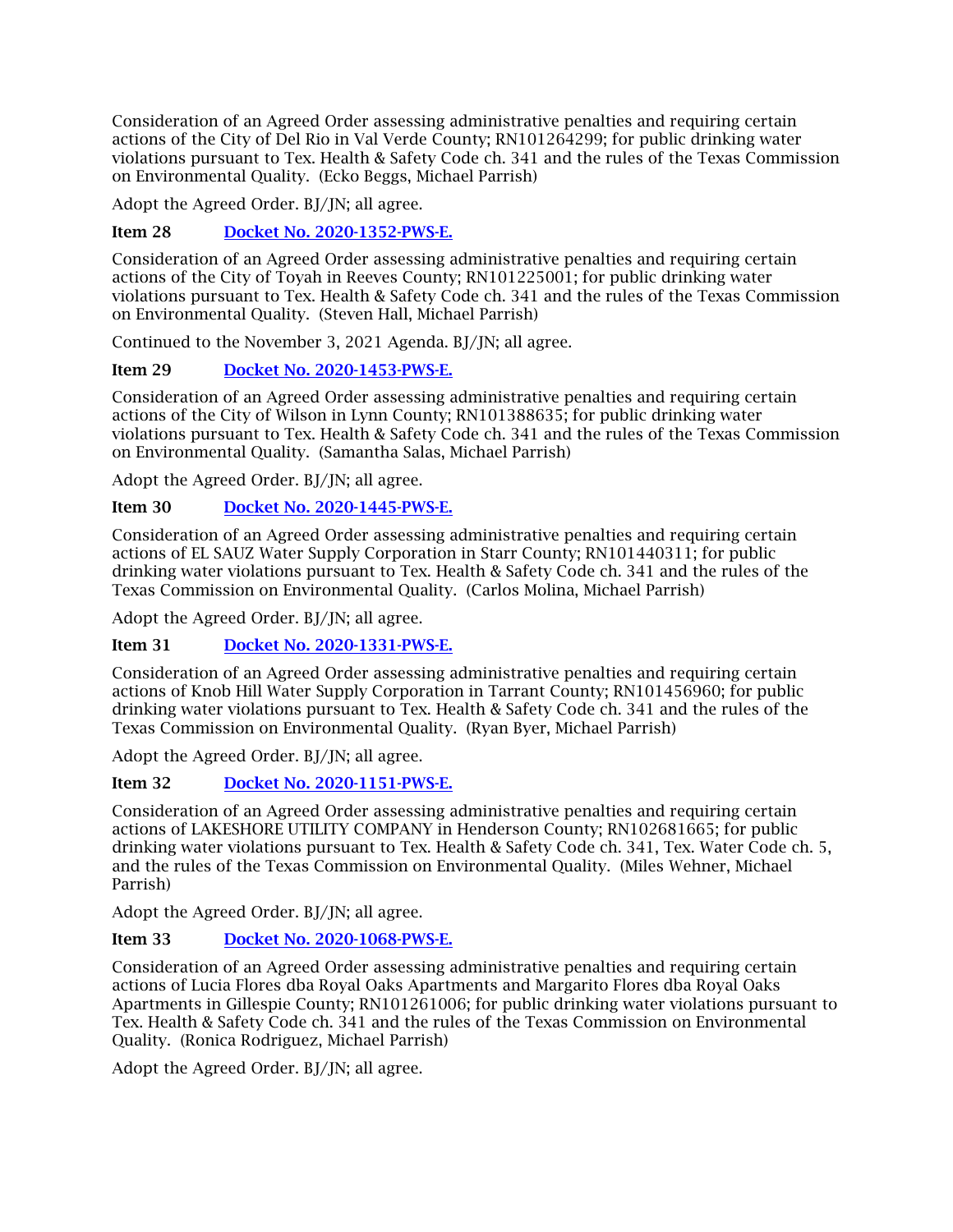#### **PUBLIC WATER SYSTEM ENFORCEMENT DEFAULT ORDERS**

#### Item 34 [Docket No. 2020-0697-PWS-E.](http://www.tceq.texas.gov/assets/public/comm_exec/agendas/comm/backup/Agendas/2021/10-20-2021/0697PWS.pdf)

Consideration of a Default Order assessing administrative penalties against and requiring certain actions of Canyon Lake Estates Water Supply Corporation in Comal County; RN101220309; for public drinking water violations pursuant to Tex. Health & Safety Code ch. 341 and the rules of the Texas Commission on Environmental Quality. (Jess Robinson, Elisa Guerra)

Adopt the Default Order. BJ/JN; all agree.

#### Item 35 [Docket No. 2020-0214-PWS-E.](http://www.tceq.texas.gov/assets/public/comm_exec/agendas/comm/backup/Agendas/2021/10-20-2021/0214PWS.pdf)

Consideration of a Default Order assessing administrative penalties against New Oasis Kingdom Assembly Church in Harris County; RN102323458; for public drinking water violations pursuant to Tex. Health & Safety Code ch. 341 and the rules of the Texas Commission on Environmental Quality. (Casey Kurnath, Elisa Guerra)

Adopt the Default Order. BJ/JN; all agree.

#### **WATER QUALITY ENFORCEMENT AGREED ORDER**

#### Item 36 [Docket No. 2020-1360-WQ-E.](http://www.tceq.texas.gov/assets/public/comm_exec/agendas/comm/backup/Agendas/2021/10-20-2021/1360WQ.pdf)

Consideration of an Agreed Order assessing administrative penalties and requiring certain actions of Air Tractor, Inc. in Young County; RN101290682; for water quality violations pursuant to Tex. Water Code chs. 7 and 26 and the rules of the Texas Commission on Environmental Quality, including specifically 30 Tex. Admin. Code ch. 60. (Steven Van Landingham, Michael Parrish)

Adopt the Agreed Order. BJ/JN; all agree.

#### **MONTHLY ENFORCEMENT REPORT**

#### Item 37 [Docket No. 2021-0096-MIS.](http://www.tceq.texas.gov/assets/public/comm_exec/agendas/comm/backup/Agendas/2021/10-20-2021/0096MIS.pdf)

Consideration of the Texas Commission on Environmental Quality Monthly Enforcement Report, submitted for discussion in accordance with Texas Water Code § 7.003. (Susan M. Jablonski, P.E., Melissa Cordell)

No action taken.

## **MONTHLY PUBLIC WATER SYSTEM REPORT**

#### Item 38 Docket No. 2021-0309-MIS.

Consideration of agency post-incident response actions related to the February 2021 severe winter storm, including plans to evaluate factors that impacted public water system response and recovery actions.

No action taken.

#### **EXECUTIVE MEETING**

#### Item 39 Docket No. 2021-0001-EXE.

The Commission will conduct a closed meeting to receive legal advice from its attorney(s) and will discuss pending or contemplated litigation, and/or settlement offers, as permitted by Section 551.071 of the Texas Open Meetings Act, Chapter 551 of the Texas Government Code.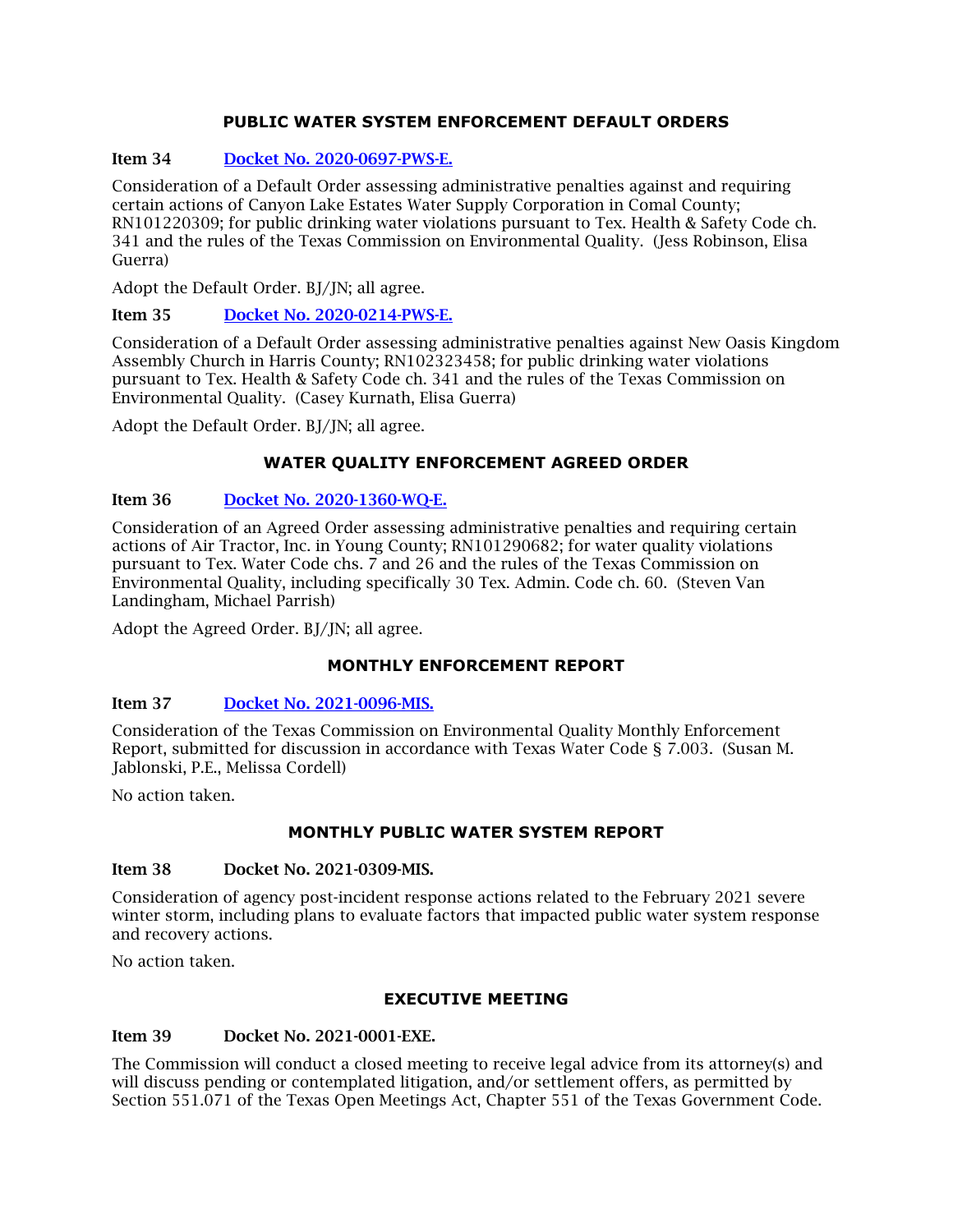The Commission may also meet in open meeting to take action on this matter as required by Section 551.102 of the Texas Open Meetings Act, Chapter 551 of the Texas Government Code.

The Commission did not meet in Executive Session.

## Item 40 Docket No. 2021-0002-EXE.

The Commission will conduct a closed meeting to deliberate the appointment, employment, evaluation, reassignment, duties, discipline, or dismissal of the Commission's Executive Director, General Counsel, Chief Clerk, Public Interest Counsel, or Chief Auditor as permitted by Section 551.074 of the Texas Open Meetings Act, Chapter 551 of the Texas Government Code. The Commission may also meet in open meeting to take action on this matter as required by Section 551.102 of the Texas Open Meetings Act, Chapter 551 of the Texas Government Code.

The Commission did not meet in Executive Session.

## Item 41 Docket No. 2021-0003-EXE.

The Commission will conduct a closed meeting to discuss the employment, evaluation, reassignment, duties, discipline or dismissal of a specific Commission employee(s) as permitted by Section 551.074 of the Texas Open Meetings Act, Chapter 551 of the Texas Government Code. The Commission may also meet in open meeting to take action on this matter as required by Section 551.102 of the Texas Open Meetings Act, Chapter 551 of the Texas Government Code.

The Commission did not meet in Executive Session.

## Item 42 Docket No. 2021-0004-EXE.

The Commission will conduct a closed meeting to discuss their duties, roles, and responsibilities as Commissioners of the TCEQ pursuant to Section 551.074 of the Texas Open Meetings Act, Chapter 551 of the Texas Government Code. The Commission may also meet in open meeting to take action on this matter as required by Section 551.102 of the Texas Open Meetings Act, Chapter 551 of the Texas Government Code.

<span id="page-12-0"></span>The Commission did not meet in Executive Session.

# **GENERAL INFORMATION/LA INFORMACIÓN GENERAL**

## **How to watch or listen to the meeting**

Members of the public may listen to the meeting telephonically by calling, toll-free, (415) 655- 0060 and entering Access Code 857-833-550. The public may also view live TCEQ meetings on the TCEQ YouTube Channel at no cost at:

[https://www.tceq.texas.gov/agency/decisions/agendas/webcasts.html.](https://www.tceq.texas.gov/agency/decisions/agendas/webcasts.html)

## **Cómo ver o escuchar la reunion**

Los miembros del público pueden escuchar la reunión por teléfono llamando sin cargo al (415) 655-0060 e ingresando el código de acceso 857-833-550. El público también puede ver las reuniones de la TCEQ en vivo en el canal de YouTube de la TCEQ sin costo en: [https://www.tceq.texas.gov/agency/decisions/agendas/webcasts.html.](https://www.tceq.texas.gov/agency/decisions/agendas/webcasts.html)

## **How to register and to address the Commission at the meeting**

Members of the public who would like to address the Commission on an item for which the Commission is accepting comment, must register as indicated below and access the meeting via webcast by navigating to:<https://www.gotomeeting.com/webinar/join-webinar> and entering Webinar ID 657-466-259. Those without internet access may call (512) 239-3313 before the meeting begins for assistance in accessing the meeting telephonically.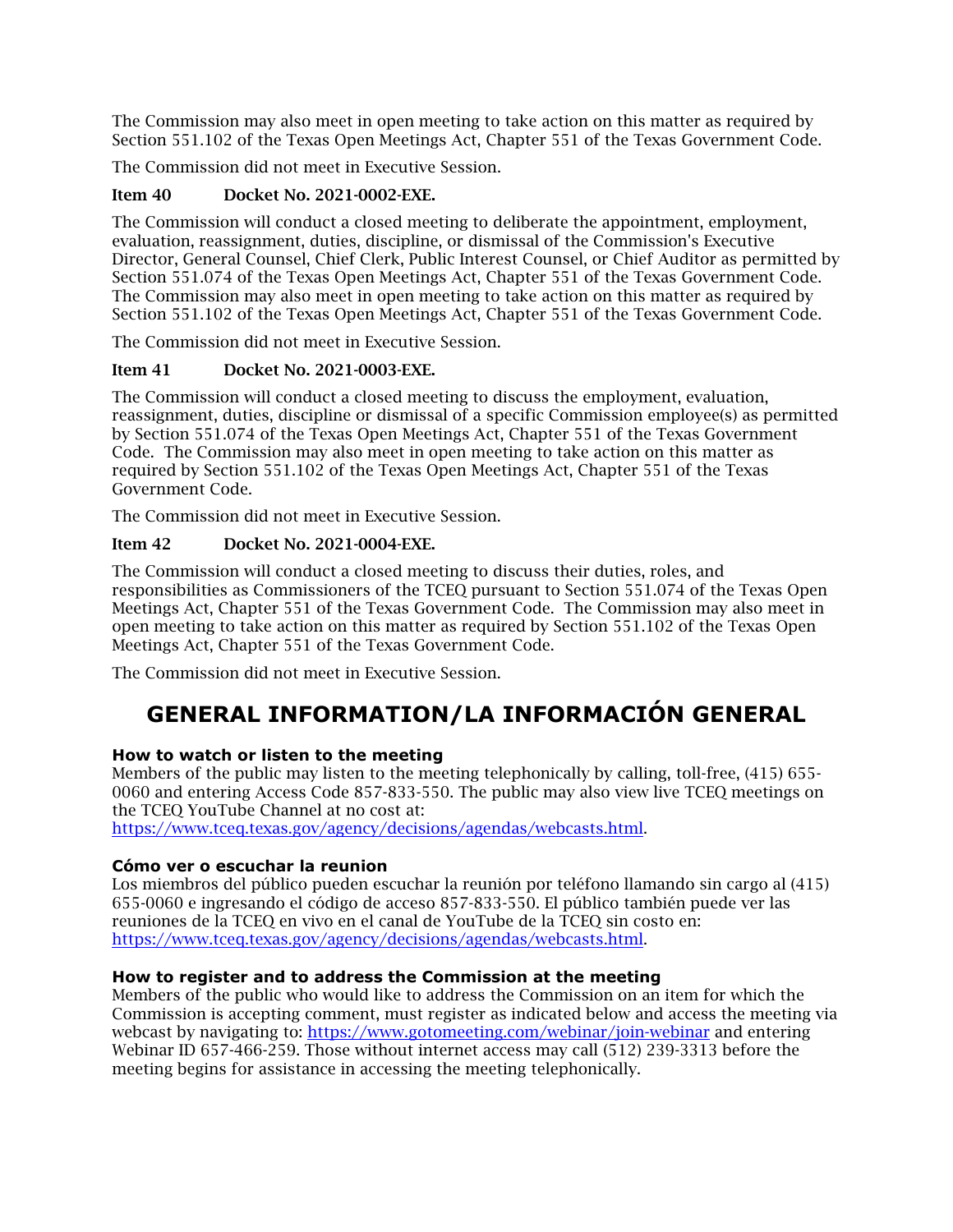To register, you may provide information via the Public Participation Form at: [https://www.tceq.texas.gov/assets/public/comm\\_exec/agendas/comm/AgendaRegistrationFor](https://www.tceq.texas.gov/assets/public/comm_exec/agendas/comm/AgendaRegistrationForm.docx) [m.docx.](https://www.tceq.texas.gov/assets/public/comm_exec/agendas/comm/AgendaRegistrationForm.docx) If you have challenges with the Public Participation Form, you may call (512) 239-3313 or email agenda@tceq.texas.gov and provide the following information: 1. Agenda item number; 2. Name; 3. Affiliation; 4. Address; 5. Phone number; 6. Whom you represent (self or company/client); and 7. Whether you wish to address the Commission, are available for questions from the Commission, or would like to be noted as present for the record.

Registration for Agenda will conclude at 9:30 a.m. Late registration could result in your missing the opportunity to comment on your item. Please note that the Commissioners may discuss or consider posted items in an order other than the order posted.

#### **Cómo registrarse y dirigirse a la Comisión en la reunion**

Los miembros del público que deseen dirigirse a la Comisión sobre un tema sobre el cual la Comisión está aceptando comentarios, deben registrarse como se indica a continuación y acceder a la reunión a través de un webcast navegando a:

<https://www.gotomeeting.com/webinar/join-webinar> e ingresando el ID del seminario web 657- 466-259. Aquellos sin acceso a Internet pueden llamar al (512) 239-3313 antes de que comience la reunión para recibir ayuda para acceder a la reunión por teléfono.

Para registrarse, puede proporcionar información a través del Formulario de participación pública en:

[https://www.tceq.texas.gov/assets/public/comm\\_exec/agendas/comm/AgendaRegistrationFor](https://www.tceq.texas.gov/assets/public/comm_exec/agendas/comm/AgendaRegistrationForm.docx) [m.docx.](https://www.tceq.texas.gov/assets/public/comm_exec/agendas/comm/AgendaRegistrationForm.docx) Si tiene problemas con el Formulario de participación pública, puede llamar al (512) 239-3313 o enviar un correo electrónico a agenda@tceq.texas.gov y proporcionar la siguiente información: 1. Número de artículo de la agenda; 2. Nombre; 3. Afiliación; 4. Dirección; 5. Número de teléfono; 6. a quién representa (usted mismo o empresa / cliente); y 7. si desea dirigirse a la Comisión, si está disponible para las preguntas de la Comisión o si desea que se le anote como presente para que conste en acta.

El registro para la Agenda concluirá a las 9:30 a.m. El registro tardío podría resultar en que pierda la oportunidad de comentar sobre su artículo. Tenga en cuenta que los Comisionados pueden discutir o considerar los artículos publicados en un orden diferente al pedido publicado.

#### **How to ask for accommodations**

Persons with disabilities who may plan to attend the TCEQ Agenda and who may need auxiliary aids or services such as interpreters for persons who are deaf or hearing impaired, readers, large print, or braille are requested to contact the Office of the Chief Clerk at (512) 239-3300 at least five (5) work days prior to the Agenda, so that appropriate arrangements can be made.

#### **Cómo solicitar adaptaciones**

Se solicita a las personas con discapacidades que planeen asistir a la Agenda de la TCEQ y que puedan necesitar ayudas o servicios auxiliares, como intérpretes para personas sordas o con problemas de audición, lectores, letra grande o braille, que se comuniquen con la Oficina del Secretario en Jefe al (512) 239-3300 al menos cinco (5) días hábiles antes de la agenda, para que se puedan hacer los arreglos apropiados.

#### **How to ask for an interpreter**

Persons who desire the assistance of an interpreter in conjunction with their oral presentation at this TCEQ Agenda are requested to contact the Office of Chief Clerk at (512) 239-3300 at least five (5) work days prior to the Agenda so that appropriate arrangements may be made.

#### **Cómo pedir un intérprete**

Se solicita a las personas que deseen la asistencia de un intérprete junto con su presentación oral en esta Agenda de la TCEQ que se comuniquen con la Oficina del Secretario en Jefe al (512)